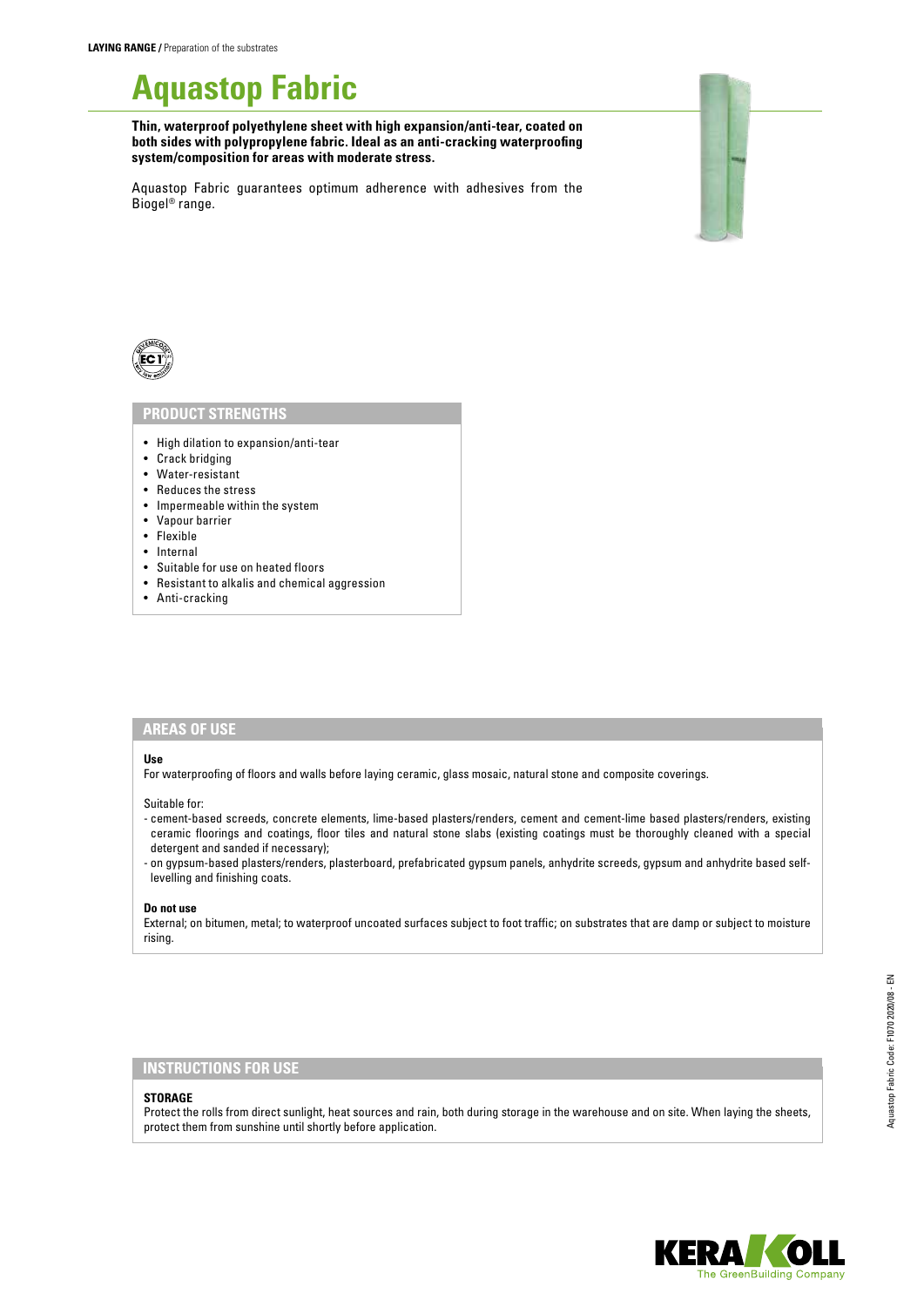# **INSTRUCTIONS FOR USE**

## **PREPARATION OF SUBSTRATE**

- **1** Check the mechanical performance and surface consistency of the laying substrate.
- $\overline{2}$  Check the levelness and the presence of suitable camber that will guarantee drainage via suitable drains. Fill in any irregularities in the substrate using a suitable finishing product.

### **SUBSTRATE WATERPROOFING**

- **1** Clean the substrates of dust, oil and grease, loose debris or flaky parts, residues of cement, lime, plaster/render, or paint coatings.
- **2** Do not apply to substrates at a temperature > +35 °C (temperature of the substrate); in case of highly absorbent substrates (old screeds, concrete, etc.) apply Primer A Eco certified, eco-friendly, water-based primer, as indicated in the technical data sheet.
- **3** Unroll the sheets and cut them to measure, leaving a space of approximately 5 mm between one sheet and the next.
- **4** Make cuts and holes to measure on the sheets where there are pipes or drains in order to allow for the correct application of the membrane.
- **5** Apply Biogel® gel adhesive using a suitable toothed spreader and adjust the thickness tilting the spreader and using its toothed part. Apply the gel adhesive to a surface area that will allow laying of the sheets within the open time indicated (check the state of the adhesive frequently). Avoid any build-up of gel adhesive that might compromise the flatness of the sheets.
- **6** Position the sheets or unroll them onto the fresh gel adhesive, taking care they are flat and avoiding the formation of creases or bubbles.
- **7** Create joints approximately 5 mm in width between one sheet and the next.
- **8 Immediately press the sheets down onto the fresh gel adhesive using a smooth spreader and press properly to ensure that the membranes are taut.**
- **9** Lay the next sheet, aligning it with the preceding one and leaving a gap of approximately 5 mm between one sheet and the next; press immediately, being particularly careful when using the spreader along the edges of the sheets.

#### **Notes**

- When laying the membrane on wood, metal, rubber, PVC, linoleum and fibreglass, use Biogel® Extreme®
- To lay the membrane on existing floors and coverings, verify their integrity and adhesion; they must be thoroughly cleaned with a special detergent and sanded if necessary.

**2 3**

## **WATERPROOFING OF INTERNAL AND EXTERNAL ANGLES**

- **1** Seal the outer edges of the surface, starting from the corners.
- **2** Apply Aquastop Fix on the edges of the membranes using a smooth spreader. Be careful to completely fill the joint between the sheets.
- **3** Position the Aquastop 120 corner piece on the fresh sealant. Press firmly and smooth over the tape to ensure it adheres perfectly, being careful not to wrinkle it.

#### **Notes**

- Do not totally cover the sheet with the sealant, in order to ensure that the subsequent bonded covering will be properly level.
- Use Aquastop Nanosil when fixing the tape on metals, plastics and stable woods.

















Aquastop Fabric Code: F1070 2020/08 - EN

Aquastop Fabric Code: F1070 2020/08 - EN

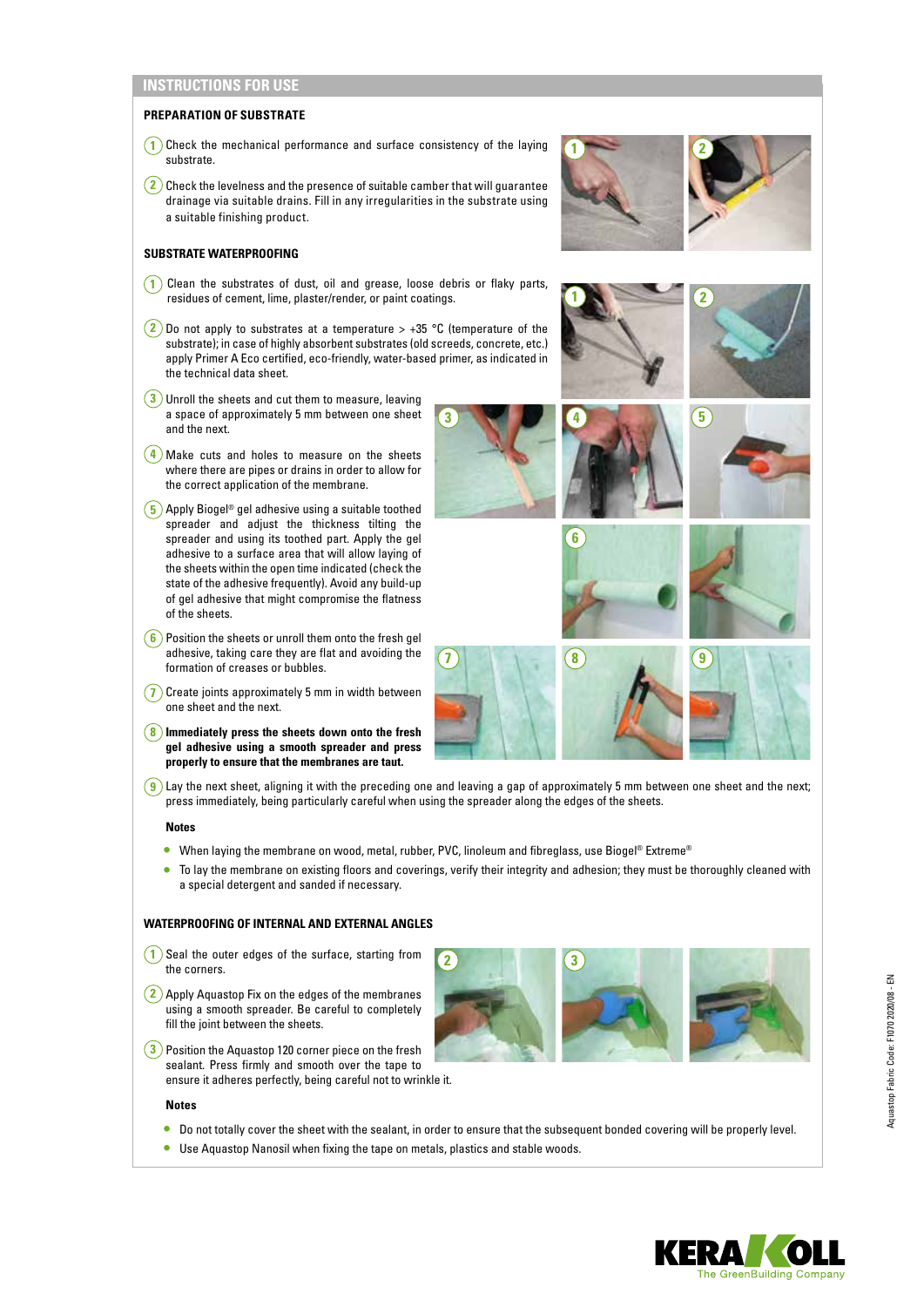# **INSTRUCTIONS FOR USE**

#### **WATERPROOFING OF CORNERS**

- **1** Lay Aquastop Fix along the perimeter around the wall-floor and wall-wall corner joints: lay the sealant on the edges of the membrane in strips approximately 10 cm wide.
- **2** Position Aquastop 120 and smooth carefully.
- **3**) Remove any excess Aquastop Fix that may have seeped out from under the tape, and take care to ensure the edges of the tape are fixed to the membrane. When waterproofing the wall-floor joint, lay about 5 cm of Aquastop 120 over the Aquastop 120 corner pieces.

#### **Notes**

- Do not cover the tape with the sealant, to ensure that the subsequent covering applied will be properly levelled.
- Use Biogel® Extreme® gel adhesive to bond the tape on metal, stable plastic materials and wood.

**1 2**

### **WATERPROOFING BETWEEN THE SHEETS**

- **1** Seal the longitudinal joints between one sheet and the next: apply Aquastop Fix using a smooth spreader for a width of at least 10 cm on either side along the joint (gap), taking care to completely fill in the joint between the sheets.
- **2** Fix the Aquastop 120 tape on the fresh sealant.
- **3** Press down strongly and smooth to remove any wrinkles and to guarantee total sealing of Aquastop 120.
- $\left(4\right)$  Remove any excess Aquastop Fix that may have seeped out from under the tape, and take care to ensure the edges of the tape are fixed to the membrane. During waterproofing of the wall-floor angle, bond Aquastop 120 along the angle to connect the waterproofing sheets previously bonded to wall and floor.

#### **Notes**

- Do not completely cover the sheet with the sealant, in order to ensure that the subsequent bonded covering will be properly level.
- Seal the entire perimeter and all the sheet-to-sheet contacts.
- Use Biogel® Extreme® when fixing the tape on metals, plastics and stable woods.

## **WATERPROOFING OF PIPES, MIXERS AND DRAINS**

**1** Apply Aquastop Nanosil or Aquastop Fix sealant on the edges of the membranes using a smooth spreader for a width sufficient to completely cover Aquastop 120 Flangia.

**2** Position Aquastop 120 Flangia on the fresh sealant. Press firmly and smooth over the tape to ensure it adheres perfectly, being careful not to wrinkle it.





**1**















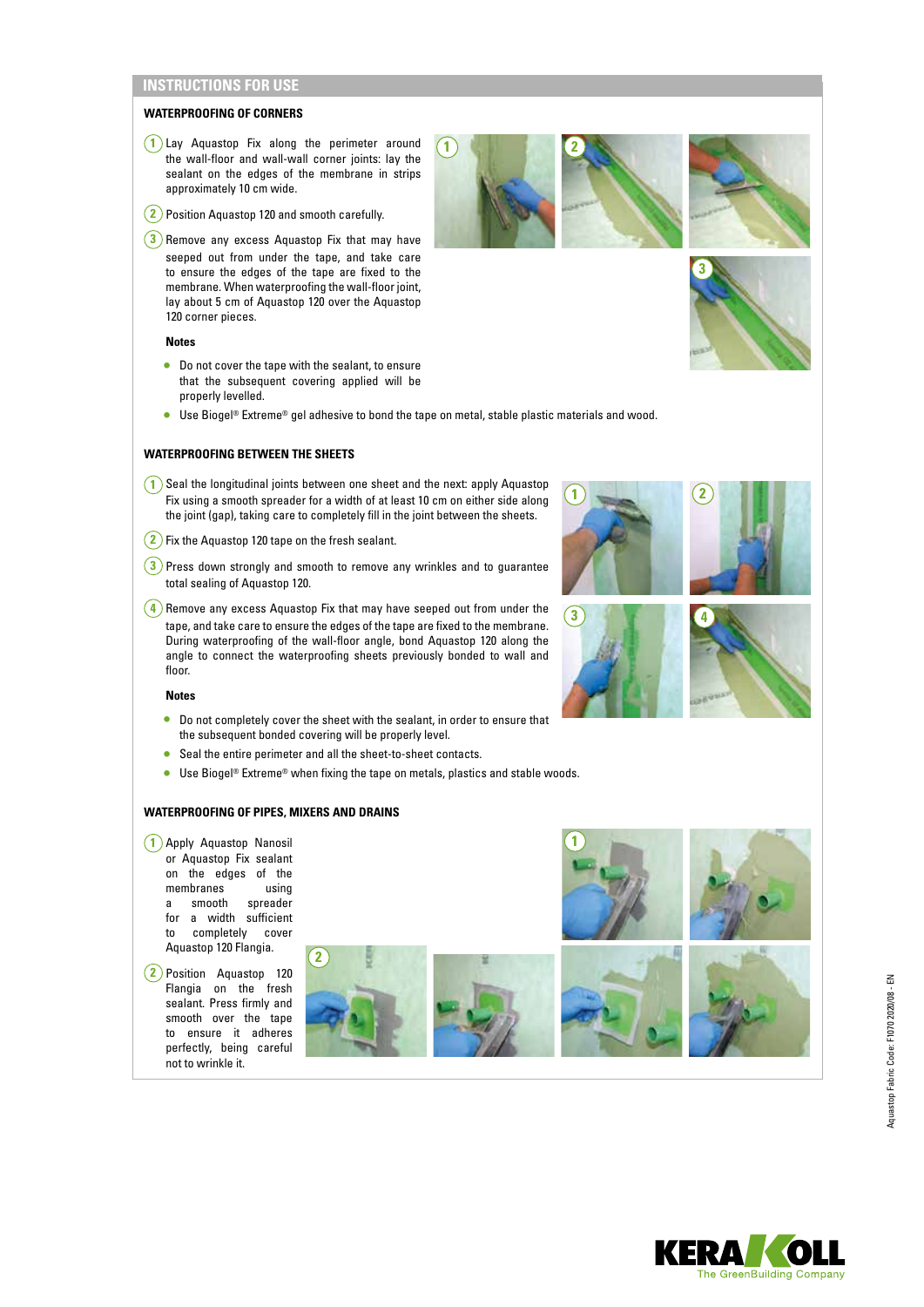# **INSTRUCTIONS FOR USE**



• The laying of the covering can be carried out immediately with Biogel® No Limits® or Revolution adhesive if Aquastop Fix is used as sealant for the joints; in case Aquastop Nanosil is used as sealant, wait until it has completely hardened (24 hrs); take care not to compromise the adhesion of the fresh sealant under the sheets.